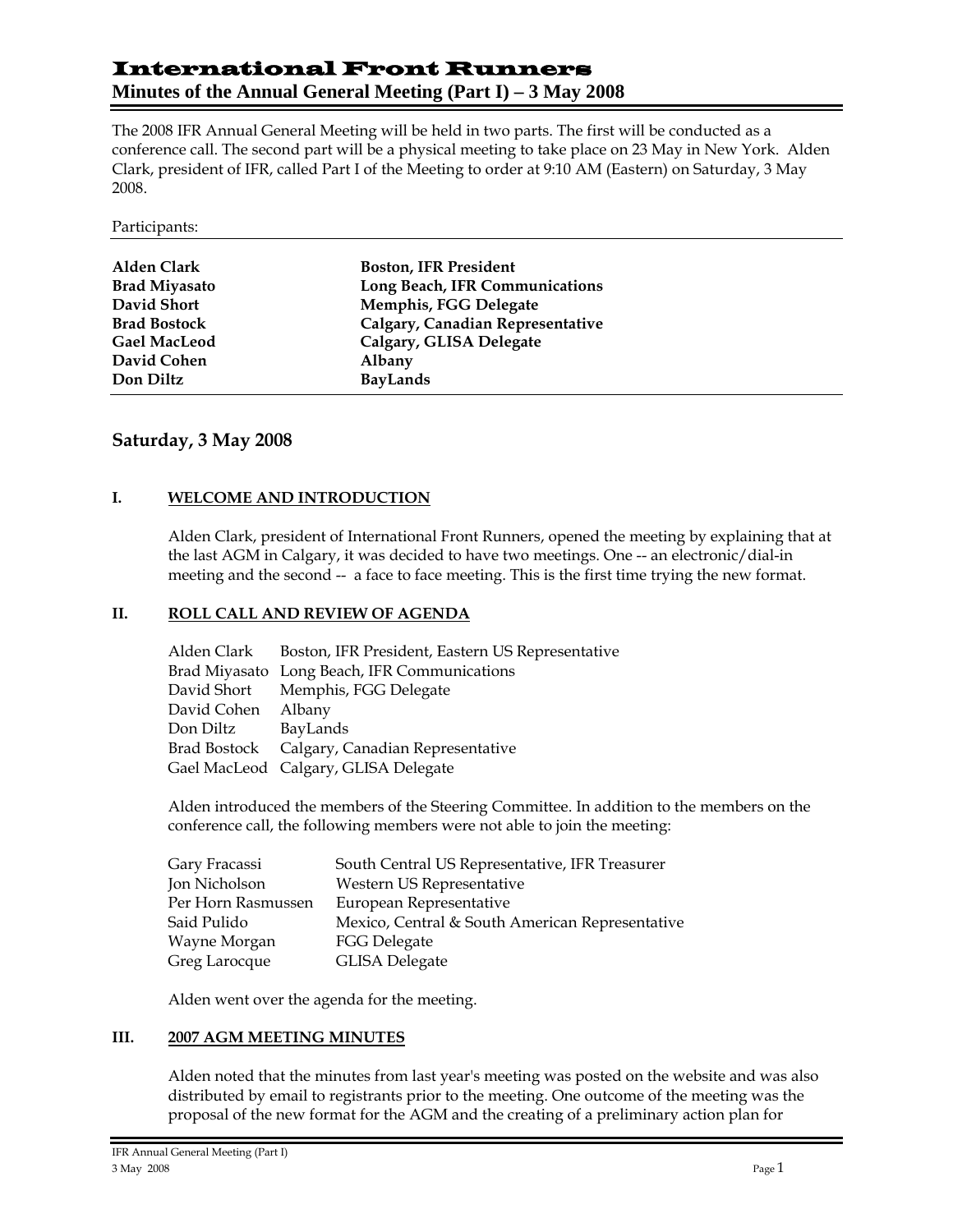International Front Runners. He noted that the final version of the action plan discussed at the meeting was still not available.

There was also a discussion of increased outreach to form new clubs as well as greater participation from existing clubs. Alden noted that IFR has starter kits available -- a CD with sample documents, IFR history, and other promotional items. In the past year, starter kits have been sent to Hartford, Connecticut, USA as well as Richmond, Virginia, USA. Currently new clubs fill out a form on the website for membership in IFR and regional representatives approve membership. In the last year, new clubs have formed in Kerry, Ireland, New Delhi, India, Austin, Texas and Asbury Park, New Jersey in the US. Brad M noted that New Delhi had privacy concerns but they were assured that contact information was kept private. Over last year, Alden reported that a new region was formed: Mexico-Central-South America and that a European representative -- Per Horn Rasmussen -- was elected. Alden also went over the different regions.

One of the goals suggested at last year's AGM was having at least one club on each continent. There still needs to be discussion on how to achieve that goal.

# **IV. IFR GAMES**

Update on IFR Games. Alden has been in contact with Kelsie Louie of Front Runners New York. They may be changing the format of the IFR Games to reduce fees because of low participation, particularly in some of the track events. About 100 people have signed up (mainly from New York).

Alden reported that over the past year he has been working with FR New York on the IFR games. There have been concerns about low participation in the upcoming IFR Games and there have been questions about whether IFR has current contact information for the clubs.

Some comments: need to get information for events such as the IFR Games out early especially for those traveling; events may need higher profile on the website. It was also suggested that regional representatives may need to have more contact with clubs in their region to promote events like the IFR Games. Other suggestions were to make sure information gets into club newsletters and emails to club members. Host clubs also need to take responsibility to promote the event and contact other clubs. Alden said he would do more followup with New York.

#### **V. TREASURER'S REPORT**

Alden presented 2007 Treasurer's Report prepared by IFR Treasurer, Gary Fracassi. *See attachment 1.* 

*Question:* What are the AGM Fees mentioned in the report? *Answer:* Fees collected from AGM held last year in Calgary.

*Question:* Does GLISA have dues? *Answer:* No. Although it was expected that GLISA would have similar dues as FGG and was budgeted for, there currently are no dues.

Motion to accept Treasurer's report. All in favor. Motion carried.

# **VI. FEDERATION OF GAY GAMES DELEGATES REPORT**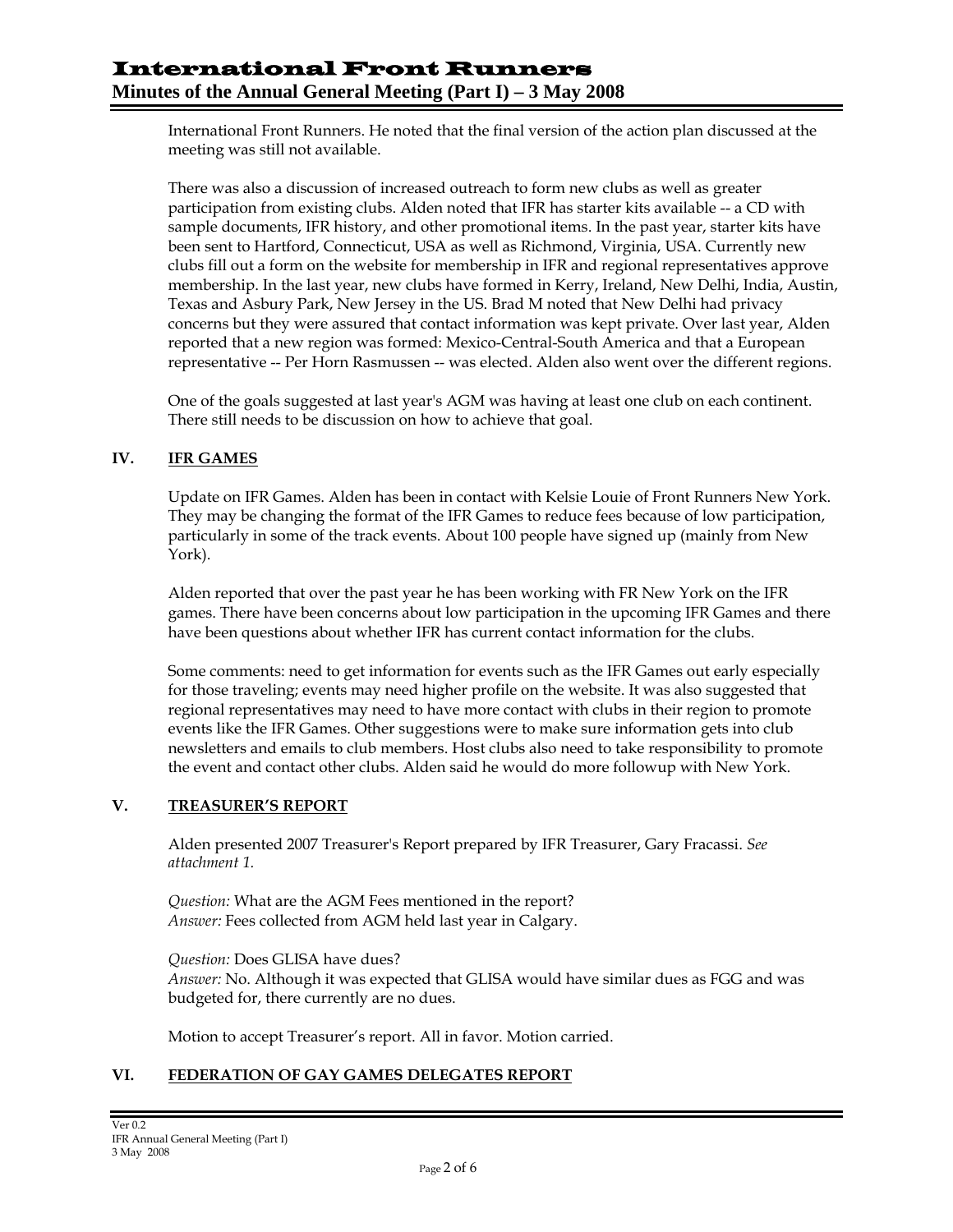The 2007 FGG Annual Meeting summary was submitted by Richard Newman and distributed to meeting participants. *See attachment 2.*

David Short further reported:

- A) The Federation had a successful 25th dinner
- B) This was the first year working under a new structure and that is more effective
- C) 13 new sports organizations have joined the Federation
- D) 2010 Games is on track. Cologne has been able to recruit quality people to organize the event.
- E) There has been interest by several city to host the 2014 Gay Games: Johannesburg, London, Antwerp, Miami, Boston, and Hershey (Pennsylvania USA). Selection to be made in 2009.

#### **VII. GLISA DELEGATES REPORT**

Alden Clark presented the GLISA Delegates Report submitted by Greg Larocque (who is in Copenhagen for meetings in preparation for OutGames in 2009). *See attachment 3.*

In the report:

- A) Venues for the track and field and road events have been confirmed. There is also some description of the facilities.
- B) Accommodation info.
- C) Registration for the 2009 OutGames is open.
- D) GLISA Delegate Congress will be held in the fall in the US where they will likely announce the 2013 host city.
- E) GLISA has a new website.
- F) GLISA North America has made available the bid guidelines for 2nd North American OutGames in 2013.

Brad Bostock reported that Melbourne hosted the first Asian OutGames event and that it was a very successful event. They had anticipated about a thousand registrants but had about 1300 participants.

Alden noted that Greg Larocque's GLISA delegate position is subject to vote this year but that Greg will be happy to continue as GLISA delegate.

#### **VIII. 2009 ANNUAL GENERAL MEETING**

The 2009 IFR Annual General Meeting will take place in Copenhagen and will be hosted by the Copenhagen Front Runners in conjunction with the OutGames. Alden Clark said IFR will review the format of this year's meetings to see how the AGM in Copenhagen will be structured.

# **IX. IFR ACTION PLAN**

Most of the points were already touched upon, but some of the topics brought up in Calgary:

- A) Membership. What services does IFR provide for its member clubs?
- B) Finance. How to increase revenue? Have sponsorship? Get funding through other organizations?
- C) Other goals for communication.
- D) Roles of officers of club and governance.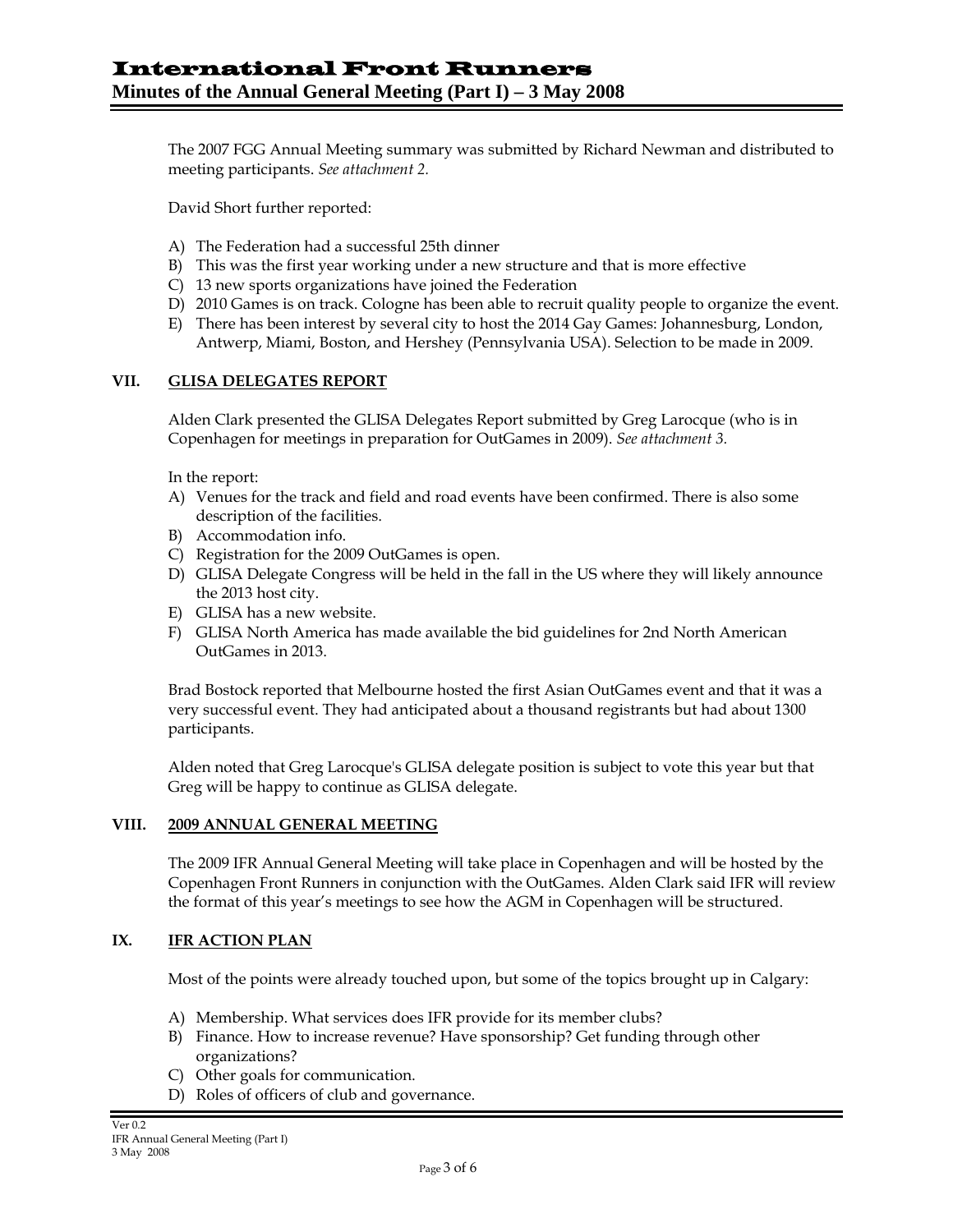Alden will send out a note saying that subcommittees will be formed for Outreach and Finance asking for volunteers to help. The subcommittee participants and goals would be decided at meeting in New York.

#### **X. NEW BUSINESS**

#### **A) Future of IFR**

Comments:

- 1) Alden noted that several clubs have commented that they do not have a good idea of what IFR does; that when new officers/leaders are selected, the relationships with other organizations are sometimes lost. How do we insure continuity? He noted that in Boston, they have a transition meeting - to pass on information about the club including information on ties to other organizations.
- 2) Alden also said that when people think "international" -- they only think of large athletic events like the Gay Games or the OutGames.
- 3) From club perspective, what is the benefit of having an international organization? IFR has been able to provide information to runners on how to connect with other clubs when traveling, but how can it do more?
- 4) There seems to be a trend in some clubs to be less competitive, so there is less willingness to participate in events.
- 5) David Cohen said that in Albany it is hard to attract new people even though they try to get the word out.
- 6) David Short said that because of greater acceptance, many gay runners in Memphis are joining the straight running clubs.
- 7) There may be less need.

Alden suggested making this a topic for physical meeting in New York and to make it part of the IFR action plan.

# **B) Wikipedia**

Brad Miyasato communicated an email from Richard Ervais about updating the Wikipedia entry on International Front Runners to include more history about the organization and what it is doing. Alden and Brad will look into this.

# **C) IFR Games**

Alden asked if there needs to be a reconsideration of the IFR Games structure. He noted that the IFR Games (formerly called the International Frontrunners Invitational) was scheduled in between Gay Games events to offer ongoing competition opportunities and to promote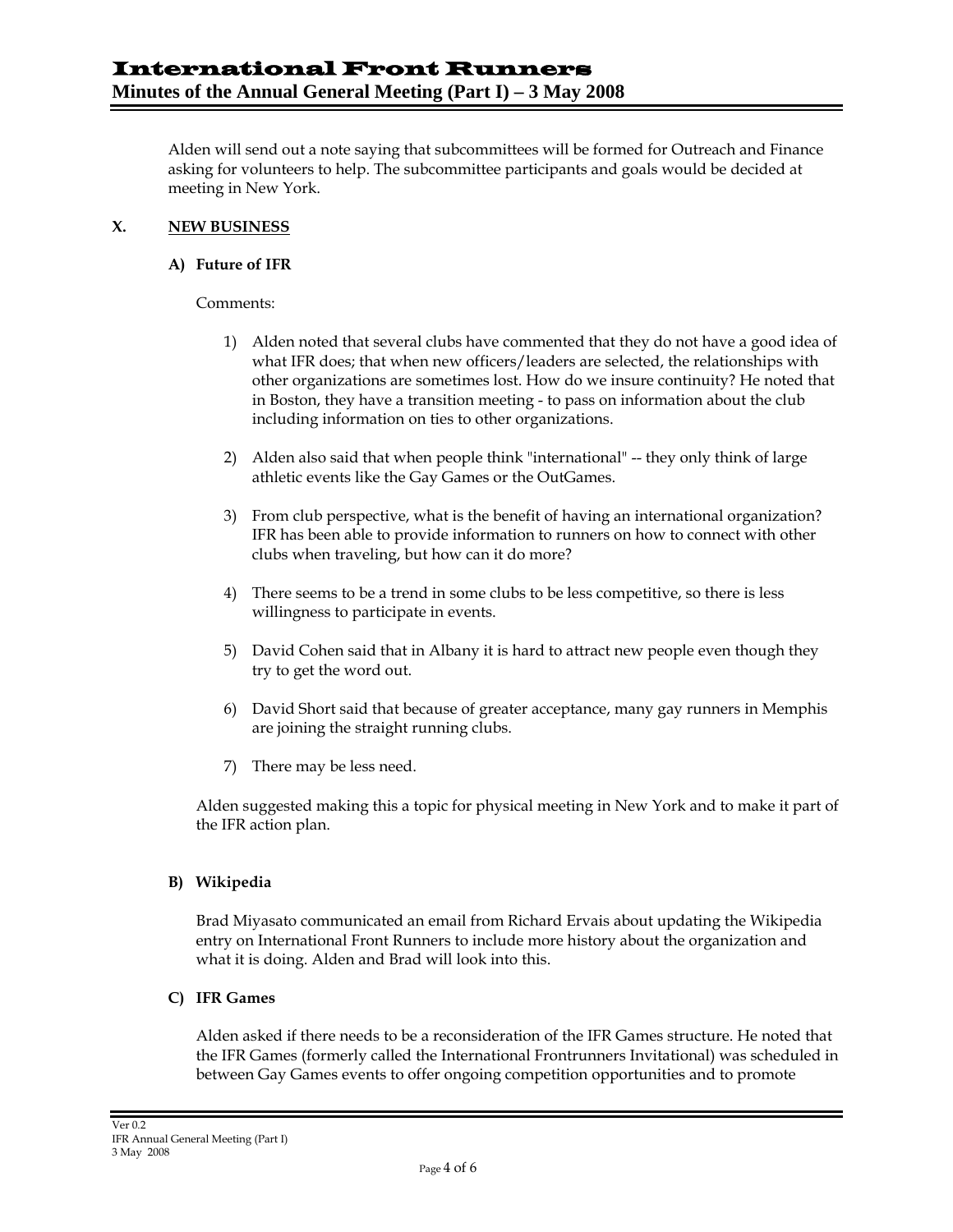continued camaraderie between the clubs. With the Gay Games, OutGames and other athletic events, have things evolved that IFR Games is not necessary?

Gael MacLeod suggested that instead of hosting new events (which requires a large commitment from the host club) that IFR may want to focus on supporting existing events.

Don Diltz suggested that IFR come up with a survey on the IFR Games. Meeting participants were asked to submit questions for the survey. This would be finalized at the meeting in New York and would be sent out after the New York event.

#### **D) 2010 AGM Location Bid**

David Short reported that he had been contacted by both Frontrunners Cologne and Sports Club Janus -- an umbrella sport organization in Copenhagen -- expressing interest in hosting the IFR annual meeting in 2010 in conjunction with the 2010 Gay Games.

Motion to hold 2010 AGM in Cologne. All in favor. Motion carried.

David will advise both organizations and put them in touch with Alden who will provide them with further details in due course.

#### **E) Election of FGG Delegate**

Alden explained that IFR delegates to both the Federation of Gay Games and GLISA are two year positions elected on alternate years to insure continuity. The Federation of Gay Games position to be voted on this year is currently held by David Short. David said he would encourage someone else to take on this position, as he has now been serving in this role since 2004, but also that he would be willing to continue to be a Federation of Gay Games delegate for another term, if no other qualified candidate comes forward.

It was suggested that further nominations for the position be taken up to the meeting in New York and a vote be taken at the physical meeting. If meeting participation is low in New York then other voting methods (such as an online vote) can be investigated.

#### **F) Election of GLISA Delegate**

As with the Federation of Gay Games delegates, one of the GLISA delegate positions is up for election. This is Greg Larocque's current position. Greg is also willing to continue.

Other nominations will be solicited and the New York meeting will be targeted fro a final vote.

Although Gael MacLeod was appointed as an interim delegate pending acceptance of the Delegate position by a Manchester member, that still has not happened and Gael will continue as the other GLISA Delegate.

#### **G) Election of Communications Officer**

Alden explained that this was an annual position created last year at the Calgary AGM. Brad Miyasato expressed interest in continuing. As with the FGG and GLISA delegate positions, other nominations will be accepted, with a vote to be taken at the New York meeting.